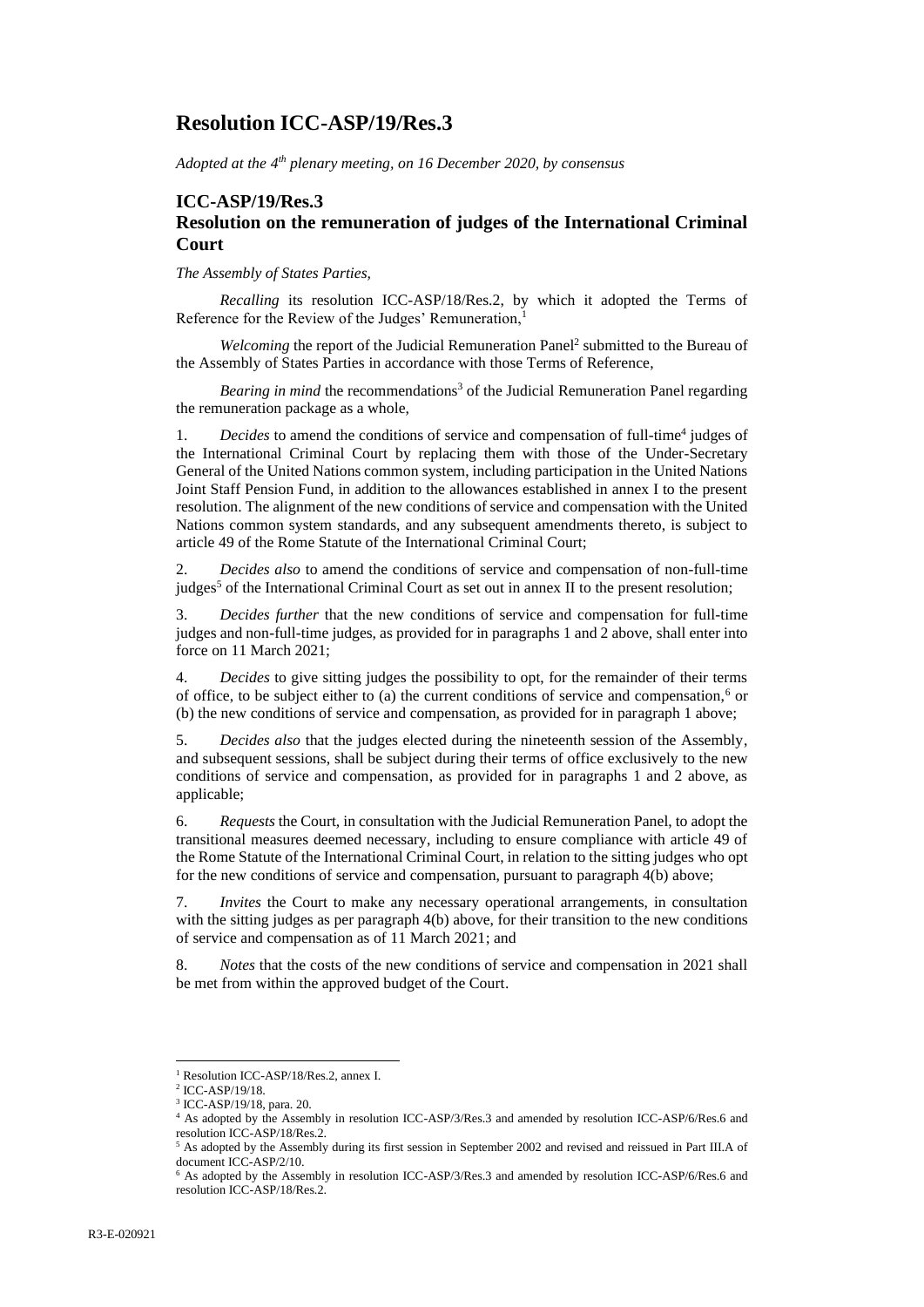# **Annex I**

# **Additional allowances**

1. The President shall receive a special annual allowance in the amount of €18,000 net.

2. The First or Second Vice-President, or, in exceptional circumstances, any other judge assigned to act as President, shall be entitled to a special allowance of  $\epsilon$ 100 net per day for each working day acting as President, up to a maximum of  $€10,000$  per year.